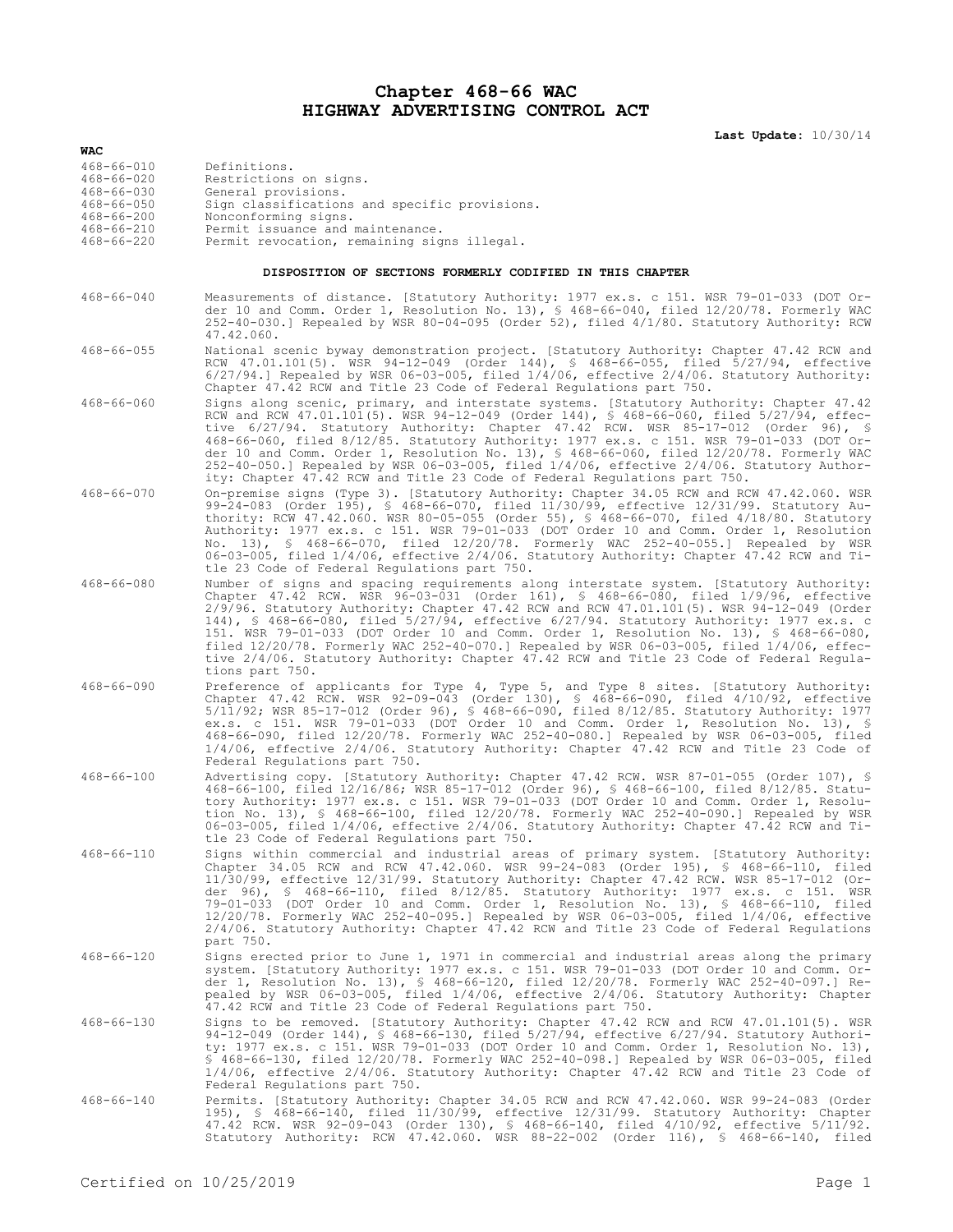|                  | 10/20/88. Statutory Authority: Chapter 47.42 RCW. WSR 87-01-055 (Order 107), §<br>468-66-140, filed 12/16/86; WSR 85-17-012 (Order 96), § 468-66-140, filed 8/12/85. Statu-<br>tory Authority: RCW 47.42.060. WSR 80-04-095 (Order 52), § 468-66-140, filed 4/1/80.<br>Statutory Authority: 1977 ex.s. c 151. WSR 79-01-033 (DOT Order 10 and Comm. Order 1,<br>Resolution No. 13), § 468-66-140, filed $12/20/78$ . Formerly WAC 252-40-100.] Repealed by<br>WSR 06-03-005, filed 1/4/06, effective 2/4/06. Statutory Authority: Chapter 47.42 RCW and<br>Title 23 Code of Federal Requiations part 750. |
|------------------|-----------------------------------------------------------------------------------------------------------------------------------------------------------------------------------------------------------------------------------------------------------------------------------------------------------------------------------------------------------------------------------------------------------------------------------------------------------------------------------------------------------------------------------------------------------------------------------------------------------|
| $468 - 66 - 150$ | Penalties. [Statutory Authority: Chapter 47.42 RCW. WSR 97-17-010 (Order 170), §<br>468-66-150, filed 8/7/97, effective 9/7/97. Statutory Authority: RCW 47.42.060. WSR<br>86-01-063 (Order 99), § 468-66-150, filed 12/17/85. Statutory Authority: 1977 ex.s. c<br>151. WSR 79-01-033 (DOT Order 10 and Comm. Order 1, Resolution No. 13), § 468-66-150,<br>filed $12/20/78$ . Formerly WAC 252-40-110.] Repealed by WSR 06-03-005, filed $1/4/06$ , effec-<br>tive 2/4/06. Statutory Authority: Chapter 47.42 RCW and Title 23 Code of Federal Regula-<br>tions part 750.                               |
| $468 - 66 - 175$ | Highway fatality markers. [Statutory Authority: RCW 47.42.060. WSR 88-22-002 (Order 116),<br>\$ 468-66-175, filed 10/20/88.] Repealed by WSR 94-12-049 (Order 144), filed 5/27/94, ef-<br>fective 6/27/94. Statutory Authority: Chapter 47.42 RCW and RCW 47.01.101(5).                                                                                                                                                                                                                                                                                                                                   |

**WAC 468-66-010 Definitions.** The following terms when used in this chapter shall have the following meanings:

(1) "Abandoned" means a sign for which neither sign owner nor land owner claim any responsibility.

(2) "Act" means the Highway Advertising Act of 1961, as amended and embodied in chapter 47.42 RCW.

(3) "Centerline of the highway" means a line equidistant from the edges of the median separating the main-traveled ways of a divided highway, or the centerline of the main-traveled way of a nondivided highway.

(4) "Commercial and industrial areas" means any area zoned commercial or industrial by a county or municipal code; or, if unzoned or zoned for general uses by a county or municipal code, that area occupied by three or more separate and distinct commercial and/or industrial activities within a space of five hundred feet and the area within five hundred feet of such activities on both sides of the highway. The area shall be measured from the outer edges of the regularly used buildings, parking lots, storage or processing areas of the commercial or industrial activity and not from the property lines of the parcels upon which such activities are located. Measurements shall be along or parallel to the edge of the main-traveled way of the highway. The following shall not be considered commercial or industrial activities:

(a) Agricultural, forestry, grazing, farming, and related activities, including, but not limited to, wayside fresh produce stands;

(b) Transient or temporary activities;

(c) Railroad tracks and minor sidings;

(d) Signs;

(e) Activities more than six hundred and sixty feet from the nearest edge of the right of way;

(f) Activities conducted in a building principally used as a residence. Residences are buildings used as homes, located in areas where individuals and families typically reside. Residence buildings no longer used as homes may be considered commercial or industrial activities, if used for commercial or industrial purposes and located in areas having either mixed or primarily commercial and industrial development.

If any commercial or industrial activity that has been used in defining or delineating an unzoned commercial or industrial area ceases to operate for a period of six continuous months resulting in fewer than three commercial or industrial activities remaining within that area, the unzoned area is deemed to no longer exist. Any signs located within the former unzoned area are declared nonconforming.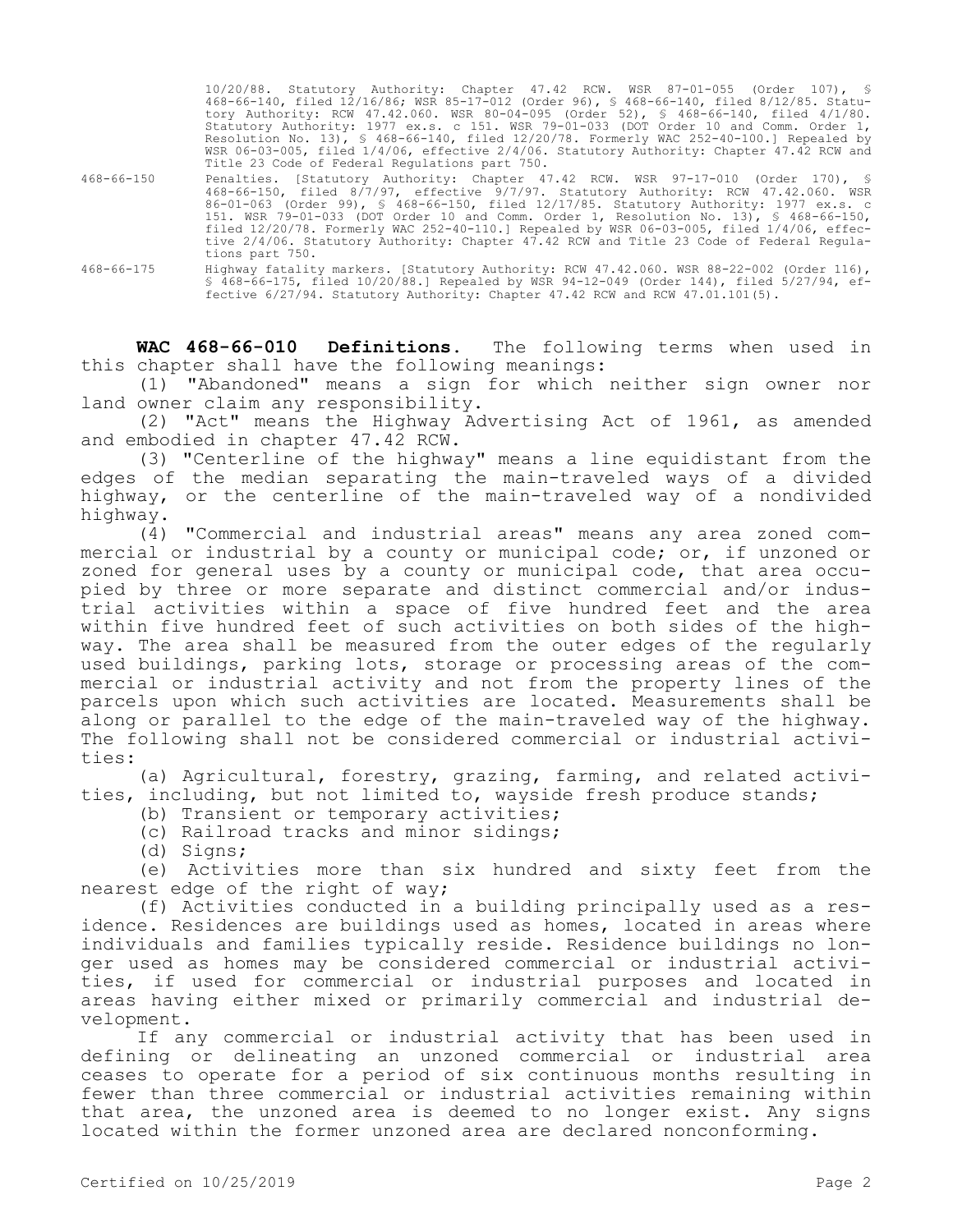(5) "Department" means the Washington state department of transportation.

(6) "Destroyed" means a nonconforming sign shall be considered destroyed if more than fifty percent of the sign structure components are dislocated or damaged to the extent that the sign face has fallen to the ground.

(7) "Discontinued" means a sign shall be considered discontinued if, after receiving notice from the department of absence of advertising content for ninety days, the permit holder fails to put advertising content on the sign within ninety days of the notice. The department may extend the ninety-day compliance time to a maximum of one year, if the sign owner provides documentation of unique circumstances creating involuntary discontinuance and preventing the sign owner from placing advertising content on the sign.

(8) "Electronic sign" means an on-premise advertising sign having a signboard display that can be changed by an electrical, electronic, or computerized process.

(9) "Entrance roadway" means any public road or turning roadway including acceleration lanes, by which traffic may enter the maintraveled way of a limited access highway from the general road system within the state, including rest areas, view points, and sites used by the general public, irrespective of whether traffic may also leave the main-traveled way by such road or turning roadway.

(10) "Erect" means to construct, build, raise, assemble, place, affix, attach, create, paint, draw, or in any other way bring into being or establish.

(11) "Exit roadway" means any public road or turning roadway including deceleration lanes, by which traffic may leave the main-traveled way of a limited access highway to reach the general road system within the state, including rest areas, view points, and sites used by the general public, irrespective of whether traffic may also enter the main-traveled way by such road or turning roadway.

(12) "Interstate system" means any state highway that is or becomes part of the national system of interstate and defense highways as described in section 103(e) of Title 23, United States Code.

(13) "Legible" means capable of being read without visual aid by a person of normal visual acuity.

(14) "Limited access highway" means a state highway, or a portion of a state highway, along which the department has acquired access rights as provided by chapter 47.52 RCW. A state highway, or a portion of a state highway, along which the department has not acquired access rights as provided by chapter 47.52 RCW is termed herein as a "nonlimited access highway."

(15) "Maintain" means to allow to exist.

(16) "Main-traveled way" means the traveled way of a highway on which through traffic is carried. In the case of a divided highway, the traveled way of each of the separated roadways for traffic in opposite directions is a main-traveled way. It does not include such facilities as frontage roads, turning roadways, entrance roadways, exit roadways, or parking areas.

(17) "National scenic byway" means any state highway designated as part of the national scenic byway system authorized by the 1991 Intermodal Surface Transportation Efficiency Act.

(18) "Person" means this state or any public or private corporation, firm, partnership, association, as well as any individual, or individuals.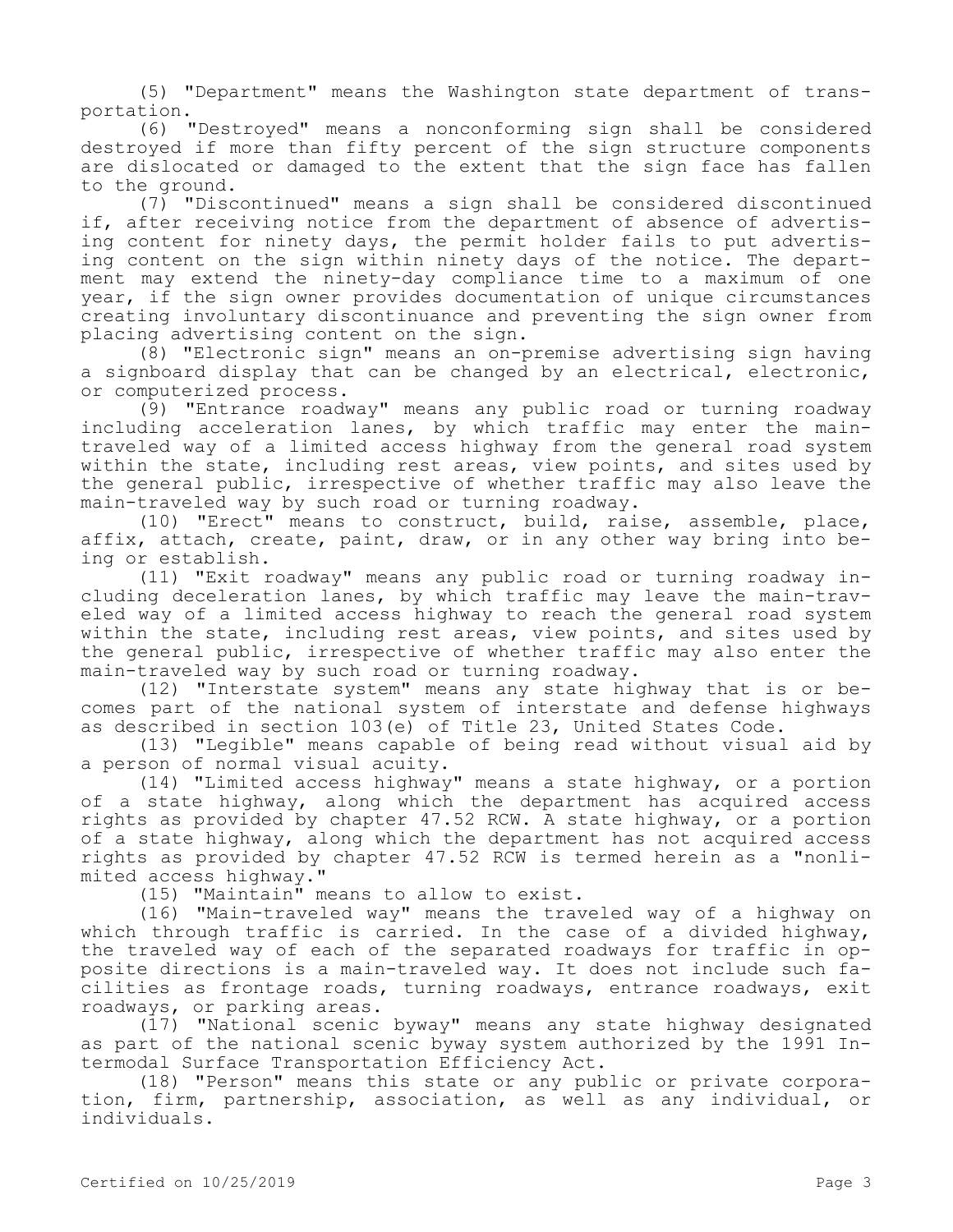(19) "Primary system" means any state highway which is part of the federal-aid primary system as described in section 103(b) of Title 23, United States Code, in existence on June 1, 1991, as enacted in the 1991 Intermodal Surface Transportation Efficiency Act, and any highway which is not on such system but which is on the national highway system.

(20) "Public service information" means a message on an electronic sign that provides the time, date, temperature, weather, or information about nonprofit activities sponsored by civic or charitable organizations.

(21) "Scenic system" means:

(a) Any state highway within any public park, federal forest area, public beach, public recreation area, or national monument;

(b) Any state highway or portion thereof outside the boundaries of any incorporated city or town designated in RCW 47.42.140 by the legislature as a part of the scenic system; or

(c) Any national scenic byway or state highway or portion thereof, outside the boundaries of any incorporated city or town, designated by the legislature in chapter 47.39 RCW as a part of the scenic and recreational highway system except for the sections of highways specifically excluded in RCW 47.42.025 or located within areas zoned by the governing county for predominantly commercial and industrial uses, and having development visible to the highway as determined by the department.

(22) "Sign" means any outdoor sign, display, device, figure, painting, drawing, message, placard, poster, billboard, or other thing which is designed, intended or used to advertise or inform, any part of the advertising or informative contents of which is visible from any place on the main-traveled way of the interstate system or other state highway. The term includes the sign face(s), and the sign structure unless the sign is painted on a building, and applies to portable, temporary, and permanent installations. Signs are further defined by the provisions following:

(a) A single-faced sign may display only one advertised business activity or other activity that may be of interest to motorists.

(b) A double-faced (flanking or side-by-side) sign may only be patterned so that not more than two single-faced signs on one sign structure are visible to traffic approaching from one direction of travel.

(c) A V-type and back-to-back sign displays messages to opposing directions of travel from one sign structure. A V-type and back-toback sign may only be patterned so that not more than one single-faced sign or double-faced (flanking or side-by-side) sign is visible to traffic approaching from each of the opposing directions of travel.

(d) A nonconforming sign means a sign that was lawfully erected but does not comply with provisions of state law or state regulations passed at a later date, or later fail to comply with the state law or state regulations due to changed conditions.

(e) Illegal signs are those erected or maintained in violation of state law or local law or ordinance.

(f) Pursuant to RCW 47.42.020(8) and 47.36.030(3), the term "sign" does not include signs, banners, or decorations that are devoid of commercial advertising and installed over a state highway to promote a local agency sponsored event.

(g) A "rental income" sign is a permitted Type 4/5 sign actively involved in the business of outdoor advertising. Rental income signs offer advertising display space in exchange for rental fees paid to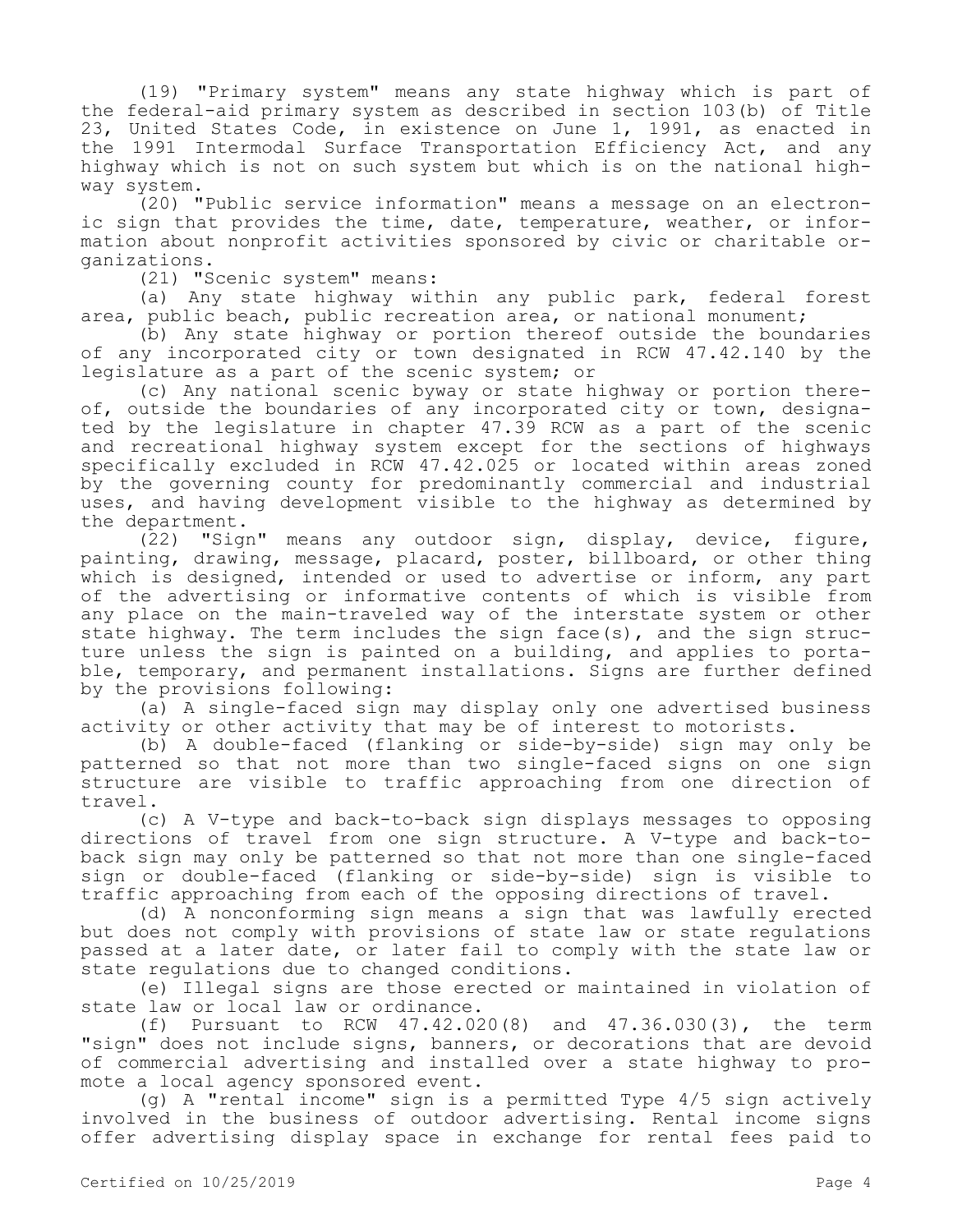the sign owner or operator. The term includes signs during periods of vacancy. Pursuant to RCW 47.42.120, permits for rental income signs are subject to an annual renewal fee of one hundred fifty dollars per permit.

(23) "Trade name" shall include brand name, trademark, distinctive symbol, or other similar device or thing used to identify particular products or services.

(24) "Traveled way" means the portion of a roadway for the movement of vehicles, exclusive of shoulders.

(25) "Tri-vision sign" means a sign having a series of three-sided rotating slats arranged side by side, either horizontally or vertically, which are rotated by an electric-mechanical process, capable of displaying a total of three separate and distinct messages, one message at a time.

(26) "Turning roadway" means a connecting roadway for traffic turning between two intersection legs of an interchange.

(27) "Visible" means capable of being seen (whether or not legible) without visual aid by a person of normal visual acuity.

(28) "Visible development area" means a five hundred-foot area along a scenic system state highway, that is zoned for predominantly commercial or industrial uses by the governing county, having three or more commercial or industrial activities within the five hundred-foot area that are visible to traffic in both directions. The consideration of commercial or industrial activities, and measurements that establish the area shall conform with RCW 47.42.020(9).

[Statutory Authority: RCW 47.42.120. WSR 14-22-055, § 468-66-010, filed 10/30/14, effective 11/30/14. Statutory Authority: Chapter 47.42 RCW and Title 23 Code of Federal Regulations part 750. WSR 06-03-005, § 468-66-010, filed 1/4/06, effective 2/4/06. Statutory Authority: Chapter 47.42 RCW. WSR 97-17-010 (Order 170), § 468-66-010, filed 8/7/97, effective 9/7/97; WSR 96-13-007, § 468-66-010, filed 6/6/96, effective 7/7/96. Statutory Authority: Chapter 47.42 RCW and RCW 47.01.101(5). WSR 94-12-049 (Order 144), § 468-66-010, filed 5/27/94, effective 6/27/94. Statutory Authority: Chapter 47.42 RCW. WSR 92-09-043 (Order 130), § 468-66-010, filed 4/10/92, effective 5/11/92. Statutory Authority: RCW 47.42.060. WSR 88-22-002 (Order 116), § 468-66-010, filed 10/20/88; WSR 86-01-063 (Order 99), § 468-66-010, filed 12/17/85. Statutory Authority: Chapter 47.42 RCW. WSR 85-17-012 (Order 96), § 468-66-010, filed 8/12/85. Statutory Authority: RCW 47.42.060. WSR 85-03-031 (Order 94), § 468-66-010, filed 1/10/85; WSR 80-06-057 (Order 56), § 468-66-010, filed 5/19/80. Statutory Authority: 1977 ex.s. c 151. WSR 79-01-033 (DOT Order 10 and Comm. Order 1, Resolution 13), § 468-66-010, filed 12/20/78. Formerly WAC 252-40-010.]

**WAC 468-66-020 Restrictions on signs.** (1) Except as permitted by the act and these regulations, no person shall erect or maintain a sign which is visible from the main-traveled way of the interstate system, the primary system, or the scenic system. Signs visible to other types of state highways are not restricted by the Scenic Vistas Act or these regulations, but are subject to local ordinances.

(2) In case a highway or a section of highway is a part of both the primary system and the scenic system, only those signs permitted along the scenic system may be erected or maintained.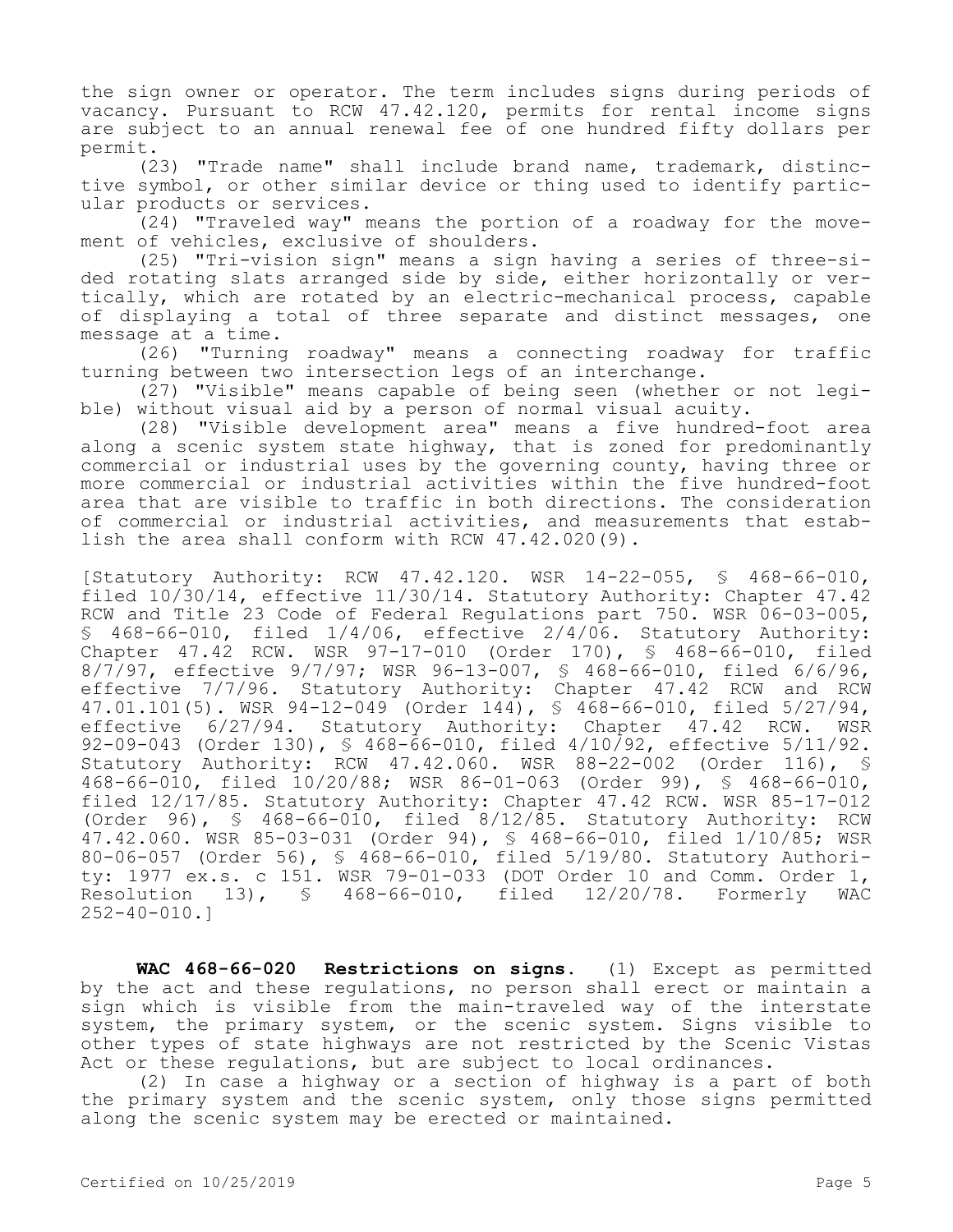[Statutory Authority: Chapter 47.42 RCW and Title 23 Code of Federal Regulations part 750. WSR 06-03-005, § 468-66-020, filed 1/4/06, effective 2/4/06. Statutory Authority: 1977 ex.s. c 151. WSR 79-01-033 (DOT Order 10 and Comm. Order 1, Resolution No. 13), § 468-66-020, filed 12/20/78. Formerly WAC 252-40-015.]

**WAC 468-66-030 General provisions.** (1) Notwithstanding any other provision of the act or these regulations, no signs visible from the main-traveled way of the interstate system, primary system, or scenic system which have any of the following characteristics shall be erected or maintained:

(a) Signs advertising activities that are illegal under state or federal laws or regulations in effect at the location of such signs or at the location of such activities.

(b) Illegal, destroyed, abandoned, or discontinued signs.

(c) Signs that are not clean and in good repair.

(d) Signs that are not securely affixed to a substantial structure.

(e) Signs which attempt or appear to attempt to direct the movement of traffic or which interfere with, imitate, or resemble any official traffic sign, signal or device.

(f) Signs which prevent the driver of a vehicle from having a clear and unobstructed view of at-grade intersections, approaching or merging traffic, official traffic control signs, or other traffic control devices.

 $(q)$  (i) Signs which contain, include, or are illuminated by any flashing, intermittent, or moving light or lights, except public service information signs, Type 3 on-premise signs along a primary system highway within an incorporated city or town or commercial or industrial area, or electronic on-premise signs operating in compliance with WAC 468-66-050.

(ii) Signs which have lights that change intensity or color, lasers, strobe lights, or other lights with stroboscopic effect.

(h) Signs which use any lighting in any way unless it is so effectively shielded as to prevent beams or rays of light from being directed at any portion of the traveled ways of the highway or is of such low intensity or brilliance as not to cause glare or to impair the vision of the driver of any motor vehicle, or to otherwise interfere with any driver's operation of a motor vehicle.

(i) Signs which move or have any animated or moving parts, except revolving public service information signs, Type 3 on-premise signs along a primary system highway within an incorporated city or town or commercial or industrial area, or tri-vision signs operating in compliance with WAC 468-66-030(2).

(j) Signs which are erected or maintained upon trees, power poles or painted or drawn upon rocks or other natural features.

(2) Tri-vision signs may be used as Type 3, Type 4, or Type 5 signs, with the provisions following:

(a) Visible to interstate highways, tri-vision signs may only be used as Type 3 signs.

(b) Rotation of one sign face to another sign face is no more frequent than every eight seconds and the actual rotation process shall be accomplished in four seconds or less.

(c) Tri-vision signs shall contain a default mechanism that will stop the sign in one position should a malfunction occur.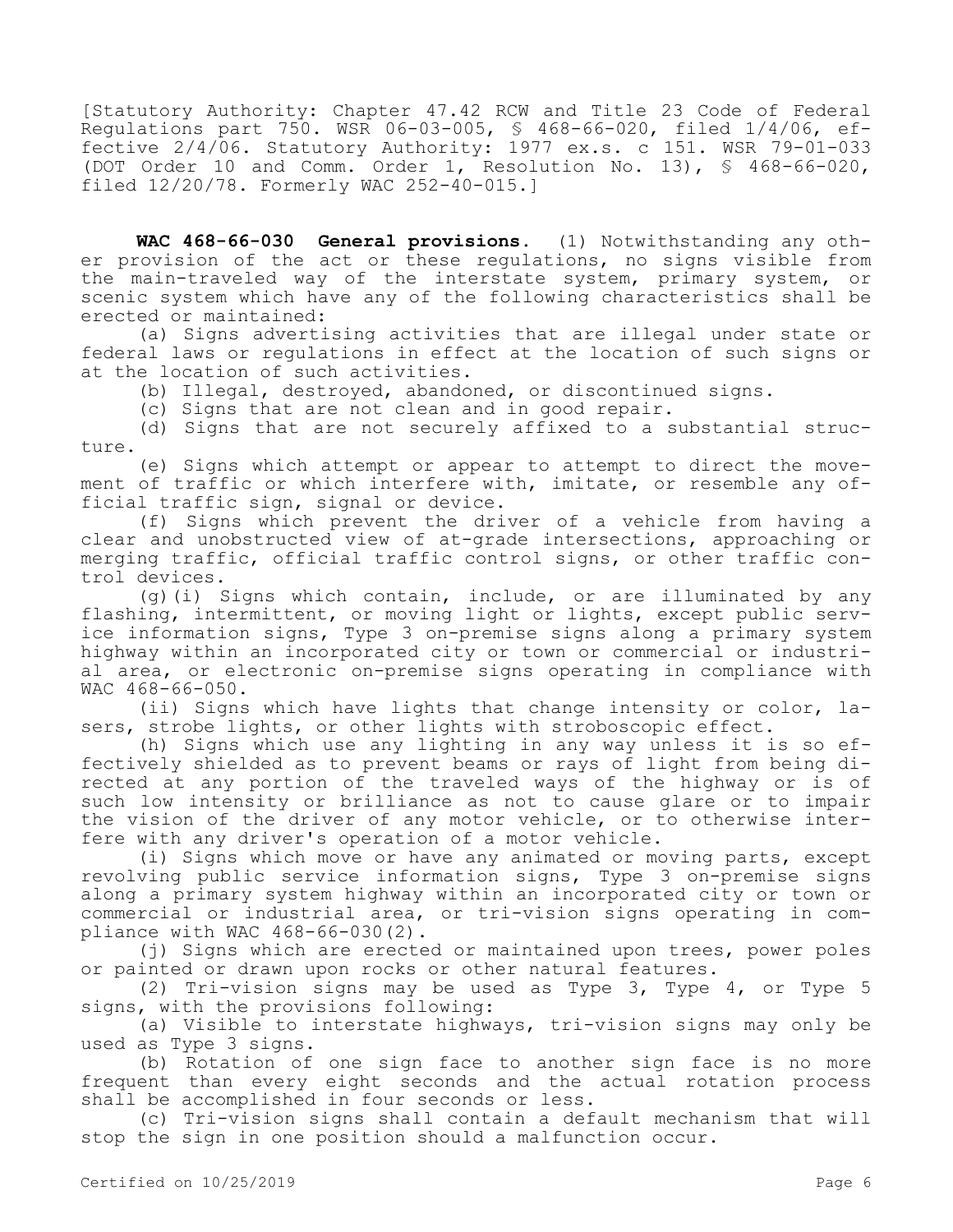(d) Maximum size limitations shall independently apply to each sign face, including framework and border.

(e) Tri-vision signs are subject to all other applicable provisions of chapter 47.42 RCW and chapter 468-66 WAC.

[Statutory Authority: Chapter 47.42 RCW and Title 23 Code of Federal Regulations part 750. WSR 06-03-005, § 468-66-030, filed 1/4/06, effective 2/4/06. Statutory Authority: Chapter 34.05 RCW and RCW 47.42.060. WSR 99-24-083 (Order 195), § 468-66-030, filed 11/30/99, effective 12/31/99. Statutory Authority: Chapter 47.42 RCW. WSR 97-17-010 (Order 170), § 468-66-030, filed 8/7/97, effective 9/7/97; WSR 85-17-012 (Order 96), § 468-66-030, filed 8/12/85. Statutory Authority: RCW 47.42.060. WSR 85-03-031 (Order 94), § 468-66-030, filed 1/10/85; WSR 80-04-095 (Order 52), § 468-66-030, filed 4/1/80. Statutory Authority: 1977 ex.s. c 151. WSR 79-01-033 (DOT Order 10 and Comm. Order 1, Resolution 13), § 468-66-030, filed 12/20/78. Formerly WAC 252-40-020.]

**WAC 468-66-050 Sign classifications and specific provisions.**  Signs shall be classified and restricted to the provisions following:

(1) Type 1 - Directional or other official signs and notices. Directional or other official signs and notices may be erected and maintained on private property or public property, other than state highway right of way, for the purposes of carrying out an official duty or responsibility. The signs may only be installed by public offices or public agencies within their territorial or zoning jurisdiction and shall follow federal, state, or local law.

(a) Type 1(a) - Directional sign. A directional sign may only be installed in accordance with the provisions following:

(i) Publicly or privately owned places - Directional signs for publicly or privately owned places that feature natural phenomena; historical, cultural, scientific, or educational opportunities; areas of scenic beauty, or outdoor recreation areas:

• Publicly owned places - Directional signs for public places owned or operated by federal, state, or local government, or their agencies;

• Privately owned places - Directional signs for nonprofit privately owned places that feature scenic attractions. The attractions must be nationally or regionally known, or of outstanding interest to travelers.

(ii) A sign message shall be limited to identification of the activity or attraction and directional information. Directional information is limited to that which helps the motorist locate the activity, such as providing mileage to the activity, highway route or exit numbers.

(iii) Descriptive words, phrases, and photographic or pictorial representations of the activity or attraction are prohibited.

(iv) Type 1(a) signs shall not exceed twenty feet in length, width, or height, or one hundred fifty square feet in area, including border and trim but excluding supports.

(v) The department must approve the proposed installation location.

(vi) Along the interstate system and other limited access highways having grade separations (interchanges), a sign shall not be located within two thousand feet of an interchange or rest area, meas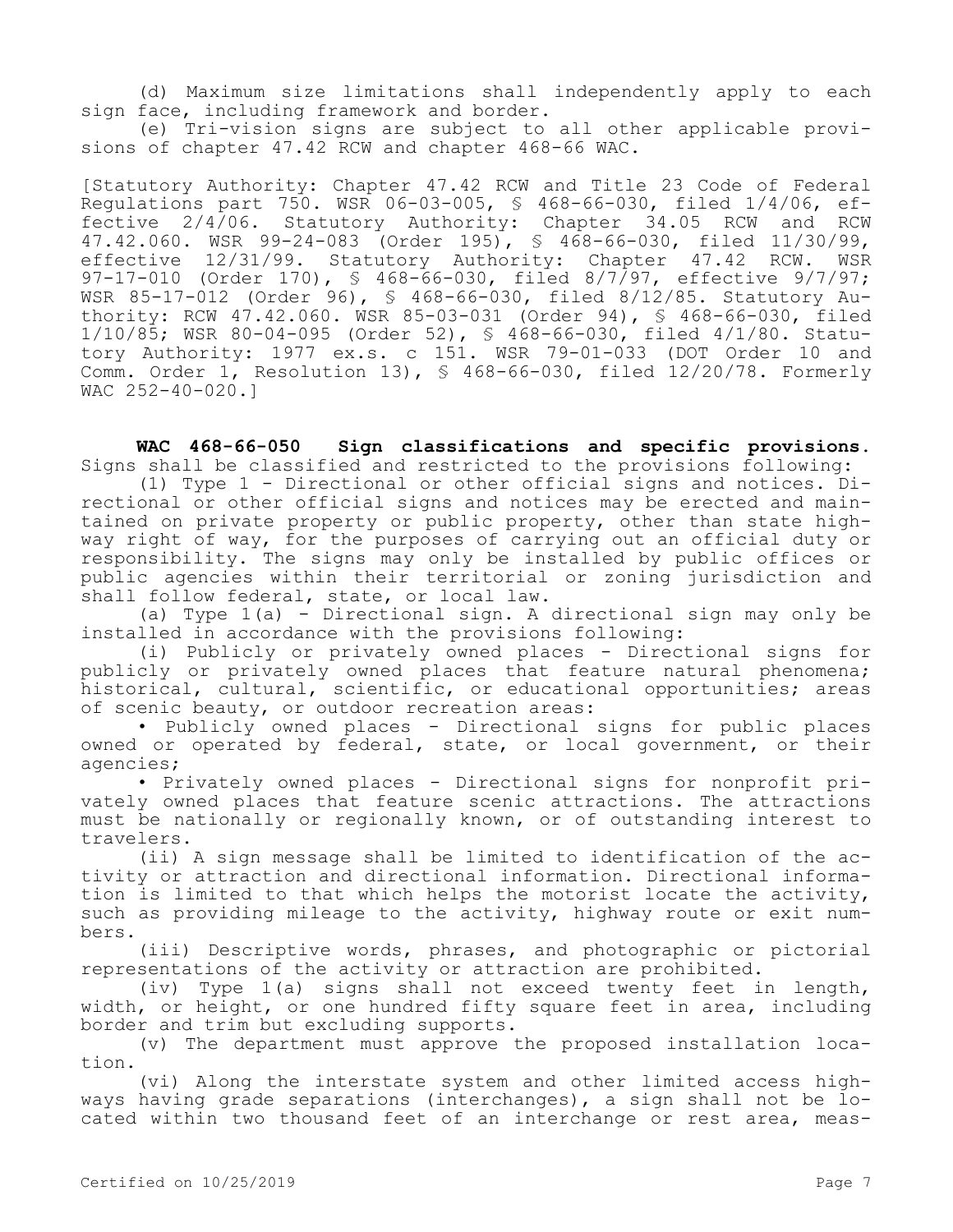ured from the ramp physical gore, or within two thousand feet of a parkland or scenic area.

(vii) Type 1(a) signs shall not be spaced closer than one mile apart.

(viii) Visible to a state route approaching an activity or attraction, a maximum of three signs per direction of travel are allowed for each activity or attraction.

(ix) Type 1(a) signs located along the interstate system shall be within seventy-five air miles of the activity or attraction.

(x) Type 1(a) signs located along the primary and scenic systems shall be within fifty air miles of the activity or attraction.

(b) Type 1(b) - Official sign. An official sign may be installed subject to the provisions following:

(i) Type 1(b) signs may only be erected and maintained by public offices or public agencies.

(ii) Type 1(b) signs may only be located within the governing jurisdiction of the public office or public agency.

(iii) Type 1(b) signs shall follow federal, state, or local law.

(iv) Type 1(b) sign message content is limited to providing information that furthers an official duty or responsibility.

(v) Type 1(b) signs shall not exceed twenty feet in length, width, or height, or one hundred fifty square feet in area, including border and trim but excluding supports.

(vi) Type 1(b) signs may be historical markers authorized by federal, state, and local law.

(vii) Type 1(b) signs are not regulated by the act with regard to visibility to highways, zoning requirements, number of signs, or spacing.

(c) Type 1(c) - Service activity sign. A service activity sign may be installed subject to the provisions following:

(i) Type 1(c) signs shall contain only the name of a nonprofit organization, its address, and the time of its meeting or service.

(ii) Type 1(c) signs shall not exceed eight square feet in area.

(iii) Type 1(c) signs are not regulated by the act with regard to visibility to highways, zoning requirements, number of signs, or spacing.

(2) Type 2 - For sale or lease sign. A Type 2 sign may only advertise the sale or lease of the parcel of real property upon which the sign is located. The name of the owner of the property offered for sale or lease, or the owner's agent and phone number shall not be displayed more conspicuously than the words "for sale" or "for lease." No other message may be displayed on the sign.

(a) Type 2 signs shall not exceed twenty feet in length, width, or height, or one hundred fifty square feet in area, including border and trim but excluding supports.

(b) Not more than one Type 2 sign may be installed that is visible to traffic proceeding in any one direction on an interstate, primary, or scenic system highway.

(c) The act does not regulate Type 2 signs with regard to zoning requirements or spacing.

(3) Type 3 - On-premise signs.

(a) Type 3(a) - On-premise sign. A Type 3(a) on-premise sign may only advertise an activity conducted on the property upon which the sign is located.

(i) A Type 3(a) on-premise sign shall be limited to advertising the business or the owner, or the products or services offered on the property. A sign consisting mainly of a brand name, trade name, prod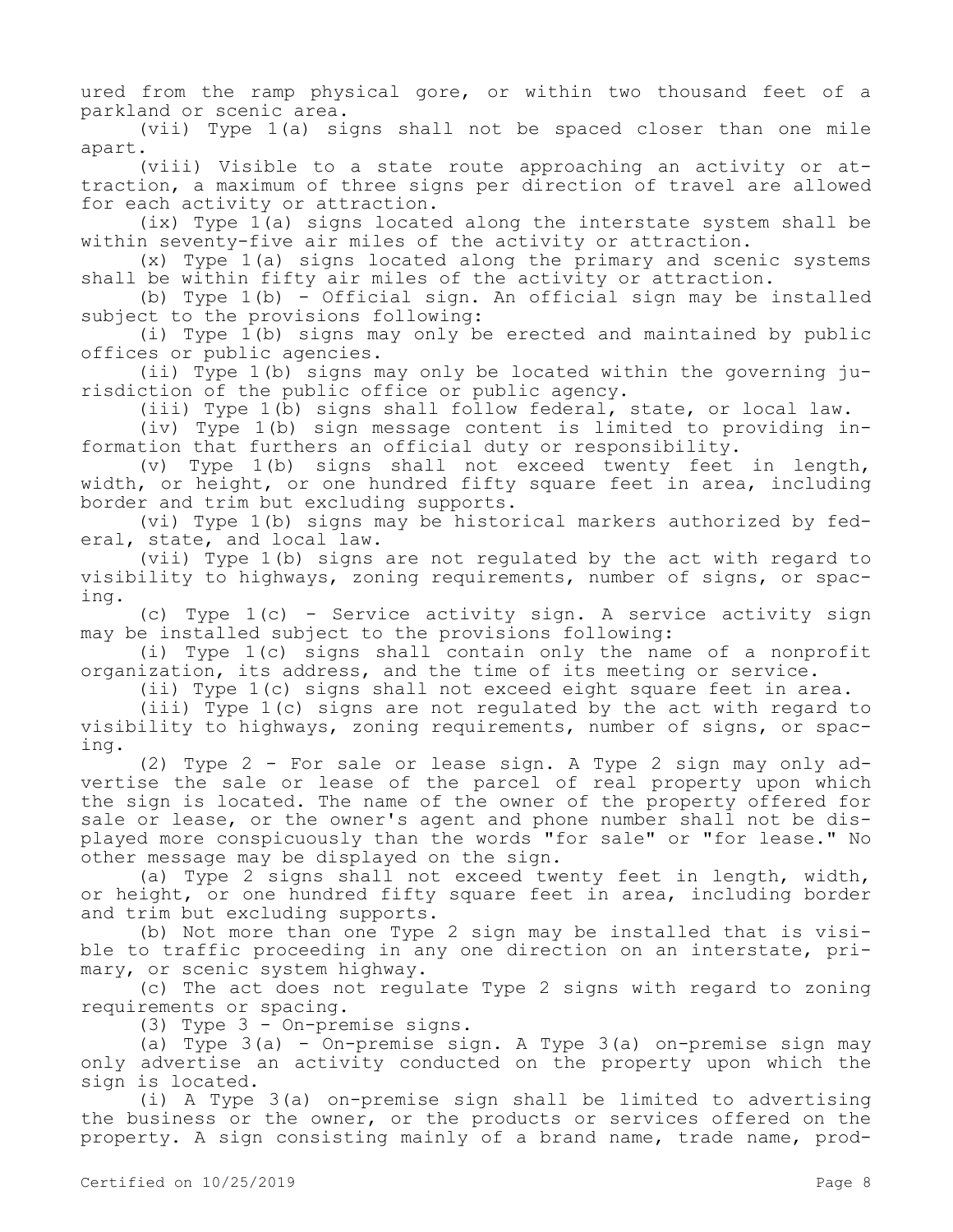uct or service incidental to the main products or services offered on the property, or a sign bringing rental income to the property, is not an on-premise sign.

(ii) A Type 3(a) on-premise sign more than fifty feet from the advertised activity may not exceed twenty feet in length, width, or height, or one hundred fifty square feet in area, including border and trim but excluding supports. The act does not regulate the size of Type 3(a) on-premise signs located within fifty feet of the advertised activity.

(iii) A Type 3(a) on-premise sign located at a shopping center, mall, or business combination is not authorized more than fifty feet from the individual activity it advertises, unless it is installed together with a Type (3)(b) business complex on-premise sign as described in (b)(i) of this subsection.

(b) Type 3(b) - Business complex on-premise sign. A Type 3(b) business complex on-premise sign may display the name of a shopping center, mall, or business combination.

(i) Where a business complex erects a Type 3(b) on-premise sign, the sign structure may display additional individual business signs identifying each of the businesses conducted on the premises. A Type 3(b) on-premise sign structure may also have attached a display area, such as a manually changeable copy panel, reader board, or electronically changeable message center, for advertising on-premise activities and/or presenting public service information.

(ii) Type 3(b) on-premise signs are not regulated by the act with regard to size. Any Type 3(a) on-premise sign and any display area, installed together with a Type 3(b) on-premise sign, may not exceed twenty feet in length, width, or height, or one hundred fifty square feet in area, including border and trim.

(c) Type 3(c) - Future site on-premise sign. A Type 3(c) future site on-premise sign may only display the name of a business activity, or other activity of interest to motorists, planned for the property upon which the sign is located and the anticipated opening date of such activity.

(i) The owner, or owner's representative, shall by letter notify the department at least thirty days prior to the installation of the proposed Type 3(c) future site on-premise sign. Said notice shall include the location, sign message, and installation date.

(ii) Type 3(c) future site on-premise signs may remain until the business activity is operational, but shall not exceed one year from the planned installation date. The sign must be removed at the end of one year after the planned installation date if the business activity is not yet operational.

(iii) Type 3(c) future site on-premise signs shall not exceed twenty feet in length, width, or height, or one hundred fifty square feet in area.

(d) Type 3(d) - Temporary political campaign sign. A Type 3(d) temporary political campaign sign may express a property owner's endorsement of a political candidate or ballot issue.

(i) Type 3(d) temporary political campaign signs are limited to a maximum size of thirty-two square feet.

(ii) Type 3(d) temporary political campaign signs must be removed within ten days after an election. After primary elections, temporary political campaign signs endorsing a successful candidate may remain up to ten days after the succeeding general election.

(e) Not more than one Type 3(a) or 3(b) sign, visible to traffic proceeding in any one direction on an interstate system highway; on a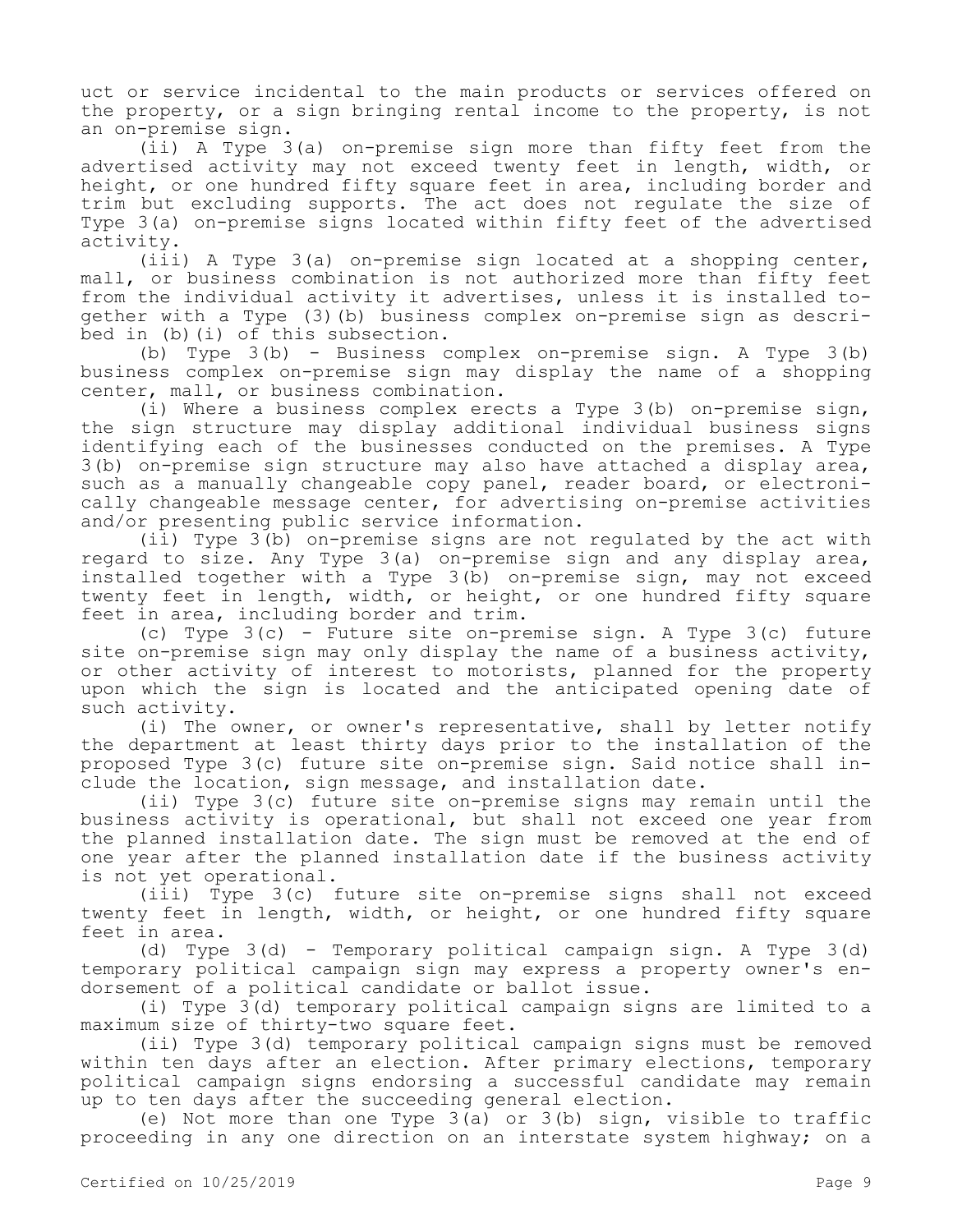primary system highway outside an incorporated city or town or commercial or industrial area; or on a scenic system highway, may be permitted more than fifty feet from the advertised activity. Not more than one Type 3(c) sign may be installed visible to traffic proceeding in any one direction on an interstate system highway; on a primary system highway outside an incorporated city or town or commercial or industrial area; or on a scenic system highway. The act does not regulate Type 3(d) signs with regard to the number of signs installed, visibility from highways, zoning requirements, or spacing.

(i) For Type 3(a) on-premise signs, the fifty-foot distance from the advertised activity shall be measured from the sign to the nearest portion of that building, storage, or other structure or processing area, which is the most regularly used and essential to the conduct of the advertised activity as determined solely by the department.

(ii) For Type 3(b) on-premise signs, the fifty-foot distance from the advertised activity may be measured in the same manner as for Type 3(a) on-premise signs, or may be measured fifty feet from the nearest portion of a combined parking area.

(f) A Type 3(a) or 3(b) on-premise sign more than fifty feet from the advertised activity shall not be erected or maintained at a greater distance from the advertised activity than one of the options following, as applicable, selected by the owner of the business being advertised:

(i) One hundred fifty feet measured along the edge of the protected highway from the nearest edge of the main entrance to the activity advertised;

(ii) One hundred fifty feet from any outside wall of the main building of the advertised activity; or

(iii) Fifty feet from any outside edge of a regularly used parking lot maintained by, and contiguous to, the advertised activity.

(g) Electronic signs may be used only as Type 3 on-premise signs and/or to present public service information, as follows:

(i) Advertising messages on electronic signboards may contain words, phrases, sentences, symbols, trademarks, and logos. A single message or a message segment must have a static display time of at least two seconds after moving onto the signboard, with all segments of the total message to be displayed within ten seconds. A one-segment message may remain static on the signboard with no duration limit.

(ii) Displays may travel horizontally or scroll vertically onto electronic signboards, but must hold in a static position for two seconds after completing the travel or scroll.

(iii) Displays shall not appear to flash, undulate, or pulse, or portray explosions, fireworks, flashes of light, or blinking or chasing lights. Displays shall not appear to move toward or away from the viewer, expand or contract, bounce, rotate, spin, twist, or otherwise portray graphics or animation as it moves onto, is displayed on, or leaves the signboard.

(iv) Electronic signs requiring more than four seconds to change from one single message display to another shall be turned off during the change interval.

(v) No electronic sign lamp may be illuminated to a degree of brightness that is greater than necessary for adequate visibility. In no case may the brightness exceed 8,000 nits or equivalent candelas during daylight hours, or 1,000 nits or equivalent candelas between dusk and dawn. Signs found to be too bright shall be adjusted as directed by the department.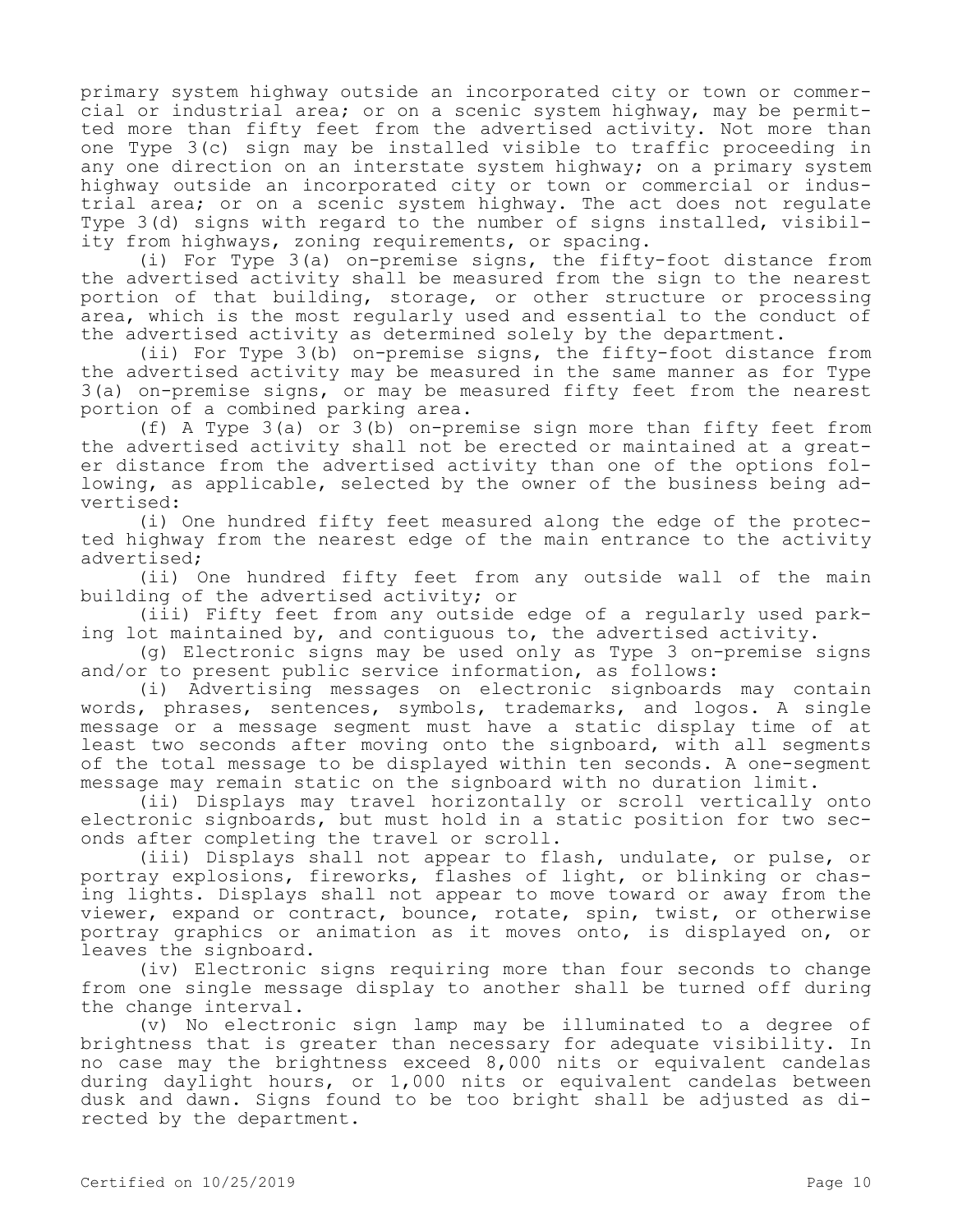(h) The act does not regulate Type  $3(a)$ ,  $3(b)$ ,  $3(c)$ , and  $3(d)$  onpremise signs located along primary system highways inside an incorporated city or town or a commercial or industrial area.

(4) Type 4 - Off-premise signs; and

(5) Type 5 - Off-premise signs. Type 4 off-premise signs are distinguishable from Type 5 off-premise signs only by message content. Type 4 off-premise sign messages are those that do not qualify as Type 5 sign messages described in (b) of this subsection.

(a) A Type 4 sign shall be located within twelve air miles of the advertised activity. A Type 4 sign that displays any trade name which refers to or identifies any service rendered or product sold, used, or otherwise handled more than twelve air miles from such sign shall not be permitted unless the name of the advertised activity, which is within twelve air miles of such sign, is displayed as conspicuously as such trade name.

(b) A Type 5 sign displays a message of specific interest to the traveling public. On Type 5 signs, only information about public places operated by federal, state, or local governments, natural phenomena, historic sites, areas of natural scenic beauty or outdoor recreation, and places for lodging, camping, eating, and vehicle service and repair is deemed to be in the specific interest of the traveling public. A trade name is authorized on a Type 5 sign only if it identifies or represents a place of specific interest to the traveling public; or identifies vehicle service, equipment, parts, accessories, fuels, oils, or lubricants being offered for sale at such place. The display of any other trade name is not permitted on Type 5 signs.

(c) Type 4 and Type 5 signs are restricted in size to the following:

(i) Visible to interstate highways, signs may not exceed twenty feet in length, width, or height, or one hundred fifty square feet in area including border and trim but excluding supports.

(ii) Visible to primary highways, the maximum area for any one sign, except as provided in (c)(iii) of this subsection, shall be six hundred seventy-two square feet with a twenty-five-foot maximum height and a fifty-foot maximum length, including the border and trim but excluding the base or apron, supports, and structural members. Cut-outs and extensions may add up to twenty percent of additional sign area.

(iii) Each sign face of a double-faced (flanking and side-byside) sign may not exceed three hundred twenty-five square feet.

(d) The spacing of Type 4 and Type 5 signs along interstate highways and visible to traffic traveling in one direction shall be restricted as follows:

(i) Type 4 and Type 5 signs visible to traffic approaching an intersection of the main-traveled way of an interstate highway and an exit roadway may not exceed the number following:

| Distance from intersection Number of signs |       |
|--------------------------------------------|-------|
| $0 - 2$ miles.                             |       |
| $2 - 5$ miles.                             | - 6 - |
| More than 5 miles Average of one sign per  | mile  |

The specified distances shall be measured to the nearest point of intersection of the traveled way of the exit roadway and the main-traveled way of the interstate highway.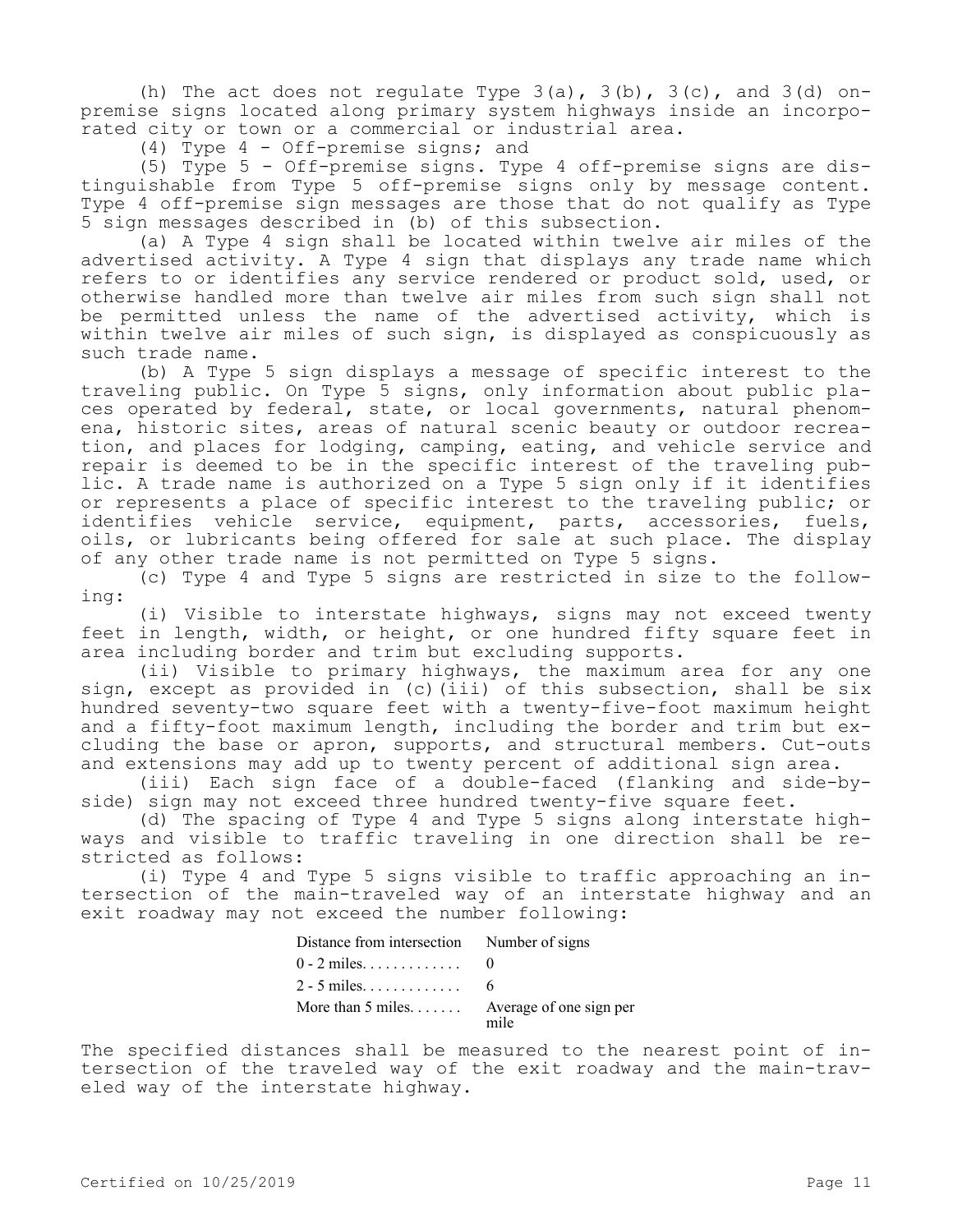(ii) Not more than two such signs may be permitted within any mile distance and no such signs may be permitted less than one thousand feet apart.

(iii) Type 1, 2, and 3 signs shall not be considered in determining compliance with the above spacing requirements.

(iv) Type 4 and Type 5 signs may not be permitted adjacent to interstate highway right of way within the limits of an interchange, including its entrance or exit roadways.

 $(v)$  Type 4 and Type 5 signs visible to interstate highway traffic, which has passed an entrance roadway, may not be permitted within one thousand feet of the point where the entrance roadway intersects with the interstate highway. The distance shall be measured from the intersection point farthest from the preceding interchange.

(vi) Not more than one Type 4 or Type 5 sign, advertising activities conducted as a single enterprise or giving information about a single place, may be erected or maintained in such manner as to be visible to traffic moving in any one direction on any one interstate highway.

(e) The spacing of Type 4 and Type 5 signs visible to primary highways shall be restricted as follows:

(i) On limited access highways, no two signs may be spaced less than one thousand feet apart, and no sign may be located within three thousand feet of the center of a grade separated interchange, a safety rest area, or an information center, or within one thousand feet of an at-grade intersection. Not more than a total of five sign structures may be permitted per mile, including both sides of the highway. Double-faced (flanking or side-by-side) signs are prohibited.

(ii) On nonlimited access highways inside the boundaries of incorporated cities or towns, not more than a total of four sign structures, including both sides of the highway, may be permitted within a space of six hundred sixty feet or between platted intersecting streets or highways. There shall also be a minimum of one hundred feet between sign structures, including both sides of the highway.

(iii) On nonlimited access highways outside the boundaries of incorporated cities or towns, the minimum spacing between sign structures on each side of the highway shall be five hundred feet.

(iv) Back-to-back signs and V-type signs shall be considered one sign structure.

(f) The minimum space between sign structures located on the same side of the highway shall be measured between two points along the nearest edge of pavement. The measurement points are established at the origin of lines extending perpendicular from the edge of pavement to the apparent centers of the sign structures.

(g) The minimum space between sign structures located on opposite sides of the highway shall be measured in the applicable manner following:

(i) Along tangent sections, sign spacing is measured between two points along the edge of pavement in the increasing milepost direction of travel. One measurement point is established at the origin of a line extending perpendicular from the edge of pavement to the apparent center of the sign structure located in the increasing direction of travel. The second measurement point is established at the origin of a line extending perpendicular from the edge of pavement to the apparent center of the sign structure located in the decreasing direction of travel.

(ii) Along horizontal curve sections, sign spacing is measured between two points on the edge of pavement along the arc on the inside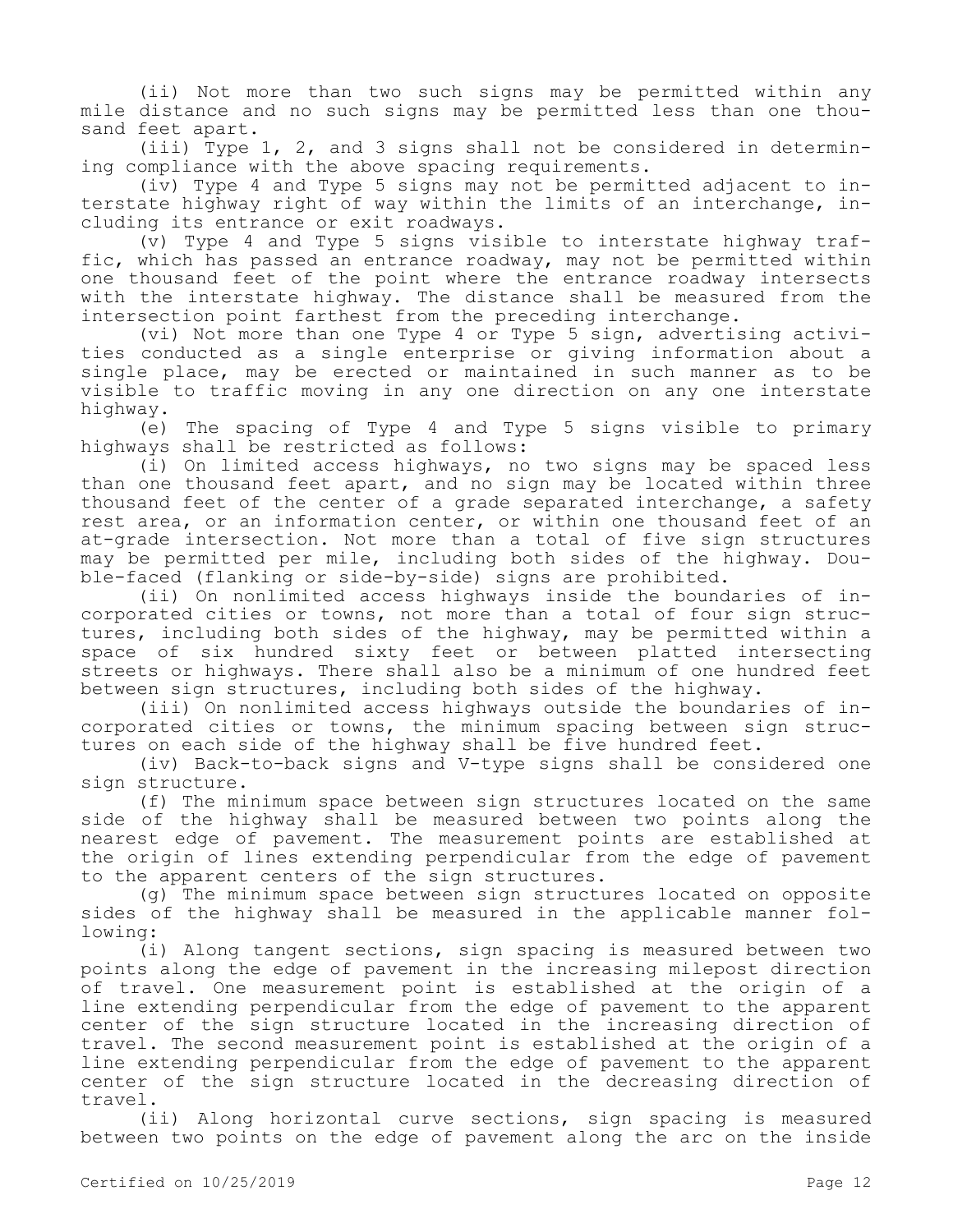of the curve. One measurement point is established at the origin of a line extending perpendicular from the edge of pavement to the apparent center of the sign structure located along the highway in the increasing milepost direction of travel. The second measurement point is established at the origin of a line extending perpendicular from the edge of pavement to the apparent center of the sign structure located along the highway in the decreasing milepost direction of travel.

(h) Type 1, 2, 3, 7, and 8 signs shall not be considered in determining compliance with the above spacing requirements.

(i) Type 4 and Type 5 signs may be permitted within commercial and industrial areas adjacent to interstate and primary highways, provided that spacing is available as specified in (d) and (e) of this subsection.

(j) Type 4 and Type 5 signs are not permitted visible to the scenic system.

(k) Pursuant to the 1991 Intermodal Surface Transportation Efficiency Act, a National Scenic Byway Demonstration Project is established on State Route 101, from the Astoria/Megler Bridge to Fowler Street in Raymond and from the junction with State Route 109 near Queets to the junction with State Route 5 near Olympia. No new Type 4 or Type 5 signs may be permitted within the limits of this project. Type 4 or Type 5 signs installed prior to July 25, 1993, may remain as nonconforming signs.

(6) Type 6 - Landmark signs.

(a) Type 6 signs shall have been lawfully in existence on October 22, 1965, and have historic or artistic significance, including signs on farm structures or natural surfaces.

(b) Historic or artistic significance shall be determined by the department and approved by the Federal Highway Administration.

(c) Within the limits of the National Scenic Byway Demonstration Project identified in (5)(h) of this subsection, Type 6 signs may remain as nonconforming signs.

(7) Type 7 - Public service signs located on school bus stop shelters. Type 7 signs may display safety slogans or messages, and identify the donor, sponsor, or contributor of a school bus stop shelter. No other message(s) may be displayed.

(a) Safety slogans or messages must occupy at least sixty percent of the sign area, and appear more predominant than the name of the donor, sponsor, or contributor.

(b) Type 7 signs may be located on school bus stop shelters only as authorized or approved by state law or regulation, or city or county ordinance or resolution, and may be installed visible to primary and scenic system highways.

(c) Type 7 signs may not exceed thirty-two square feet. A sign shall not protrude above the roofline or beyond the sides of the school bus stop shelter.

(d) Not more than one sign on each shelter may face in any one direction.

(e) The act does not regulate Type 7 signs with regard to zoning requirements or spacing between Type 7 signs and other types of signs.

(8) Type 8 - Temporary agricultural directional signs. Type 8 signs provide directional information to places of business having seasonal agricultural products for sale.

(a) Type 8 signs may display the business name, product(s) for sale, travel direction, and travel distance to the nearest mile from the state highway to the business.

(b) Type 8 signs may not exceed thirty-two square feet.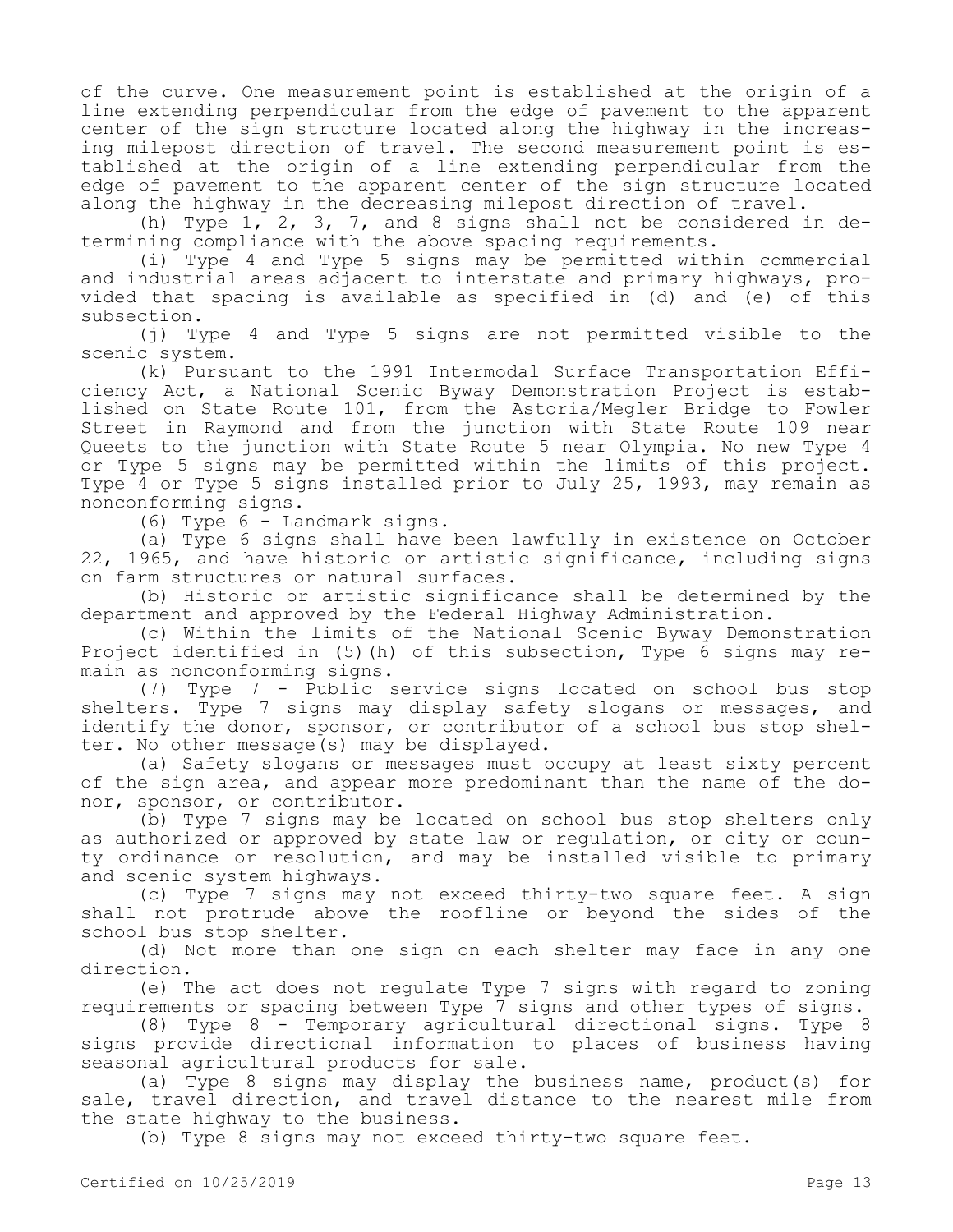(c) There shall be at least three hundred feet spacing between Type 8 signs.

(d) Not more than two signs advertising a place of temporary agricultural business may be installed visible to traffic proceeding in one direction of travel on any one state route.

(e) Premises on which the seasonal agricultural products are sold must be within fifteen air miles of the state highway.

(f) Type 8 signs may be posted only during the period of time the seasonal agricultural product(s) is being sold.

(g) Any necessary supplemental follow-through signs along city streets or county roads must be installed before the Type 8 signs may be installed visible to the state highway.

(h) The signs may be installed visible to primary system highways outside incorporated cities or towns, and scenic system highways.

(i) Type 8 signs may not be installed visible to interstate highways, including interstate highways that are also part of the scenic system, or visible to primary system highways within incorporated cities or towns.

(j) The act does not regulate Type 8 signs with regard to zoning requirements or spacing between Type 8 signs and other types of signs.

[Statutory Authority: RCW 47.42.120. WSR 14-22-055, § 468-66-050, filed 10/30/14, effective 11/30/14. Statutory Authority: Chapter 47.42 RCW and Title 23 Code of Federal Regulations part 750. WSR 06-03-005, § 468-66-050, filed 1/4/06, effective 2/4/06. Statutory Authority: Chapter 34.05 RCW and RCW 47.42.060. WSR 99-24-083 (Order 195), § 468-66-050, filed 11/30/99, effective 12/31/99. Statutory Authority: Chapter 47.42 RCW and RCW 47.01.101(5). WSR 94-12-049 (Order 144), § 468-66-050, filed 5/27/94, effective 6/27/94. Statutory Authority: RCW 47.42.060. WSR 88-22-002 (Order 116), § 468-66-050, filed 10/20/88. Statutory Authority: Chapter 47.42 RCW. WSR 85-17-012 (Order 96), § 468-66-050, filed 8/12/85. Statutory Authority: RCW 47.42.060. WSR 80-05-055 (Order 55), § 468-66-050, filed 4/18/80. Statutory Authority: 1977 ex.s. c 151. WSR 79-01-033 (DOT Order 10 and Comm. Order 1, Resolution No. 13), § 468-66-050, filed 12/20/78. Formerly WAC 252-40-040.]

**WAC 468-66-200 Nonconforming signs.** (1) Nonconforming signs may be maintained, except as provided in subsection (3) of this section, unless otherwise removed pursuant to chapter 47.42 RCW.

(2) A nonconforming sign may be sold or leased, or otherwise transferred without affecting its status, but its location may not be changed. A nonconforming sign removed as a result of a right of way taking or for any other reason may be relocated to a conforming location but cannot be reestablished at another nonconforming location.

(3) A nonconforming sign may not be maintained if:

(a) The sign face size is increased more than fifteen percent over the original sign face size as of May 10, 1971 (the effective date of the Scenic Vistas Act), or as of the effective date of Scenic Vistas Act control over a given route, whichever applies;

(b) There are substantial changes to the sign structure's original construction materials, such as upgrades from wooden to steel signposts; or

(c) It is abandoned, destroyed, discontinued, or relocated, except as provided under subsection (2) of this section.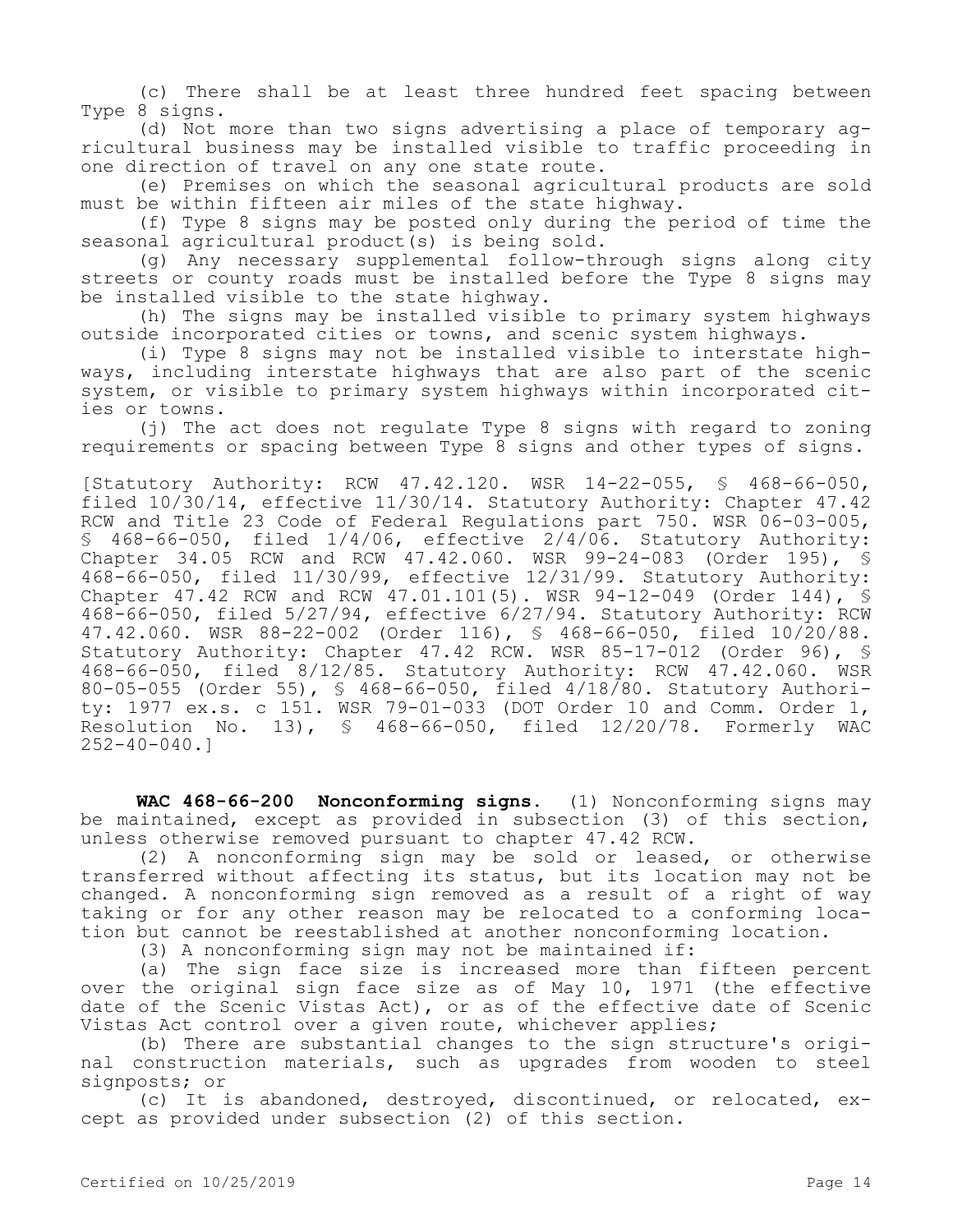(4) Nonconforming signs shall be considered for sign spacing requirements pursuant to WAC 468-66-050.

(5) Destroyed nonconforming signs may only be reerected, and only in kind, if destroyed due to vandalism or other criminal or tortious acts.

[Statutory Authority: Chapter 47.42 RCW and Title 23 Code of Federal Regulations part 750. WSR 06-03-005, § 468-66-200, filed 1/4/06, effective  $2/4/\overline{06}$ .

**WAC 468-66-210 Permit issuance and maintenance.** (1) No signs except Type 1, Type 2, or Type 3 signs, shall be erected or maintained adjacent and visible to interstate system, primary system, or scenic system highways without a permit issued by the department. A permit to erect and maintain a sign that complies with the requirements of this chapter and is adjacent and visible to an interstate system, primary system, or scenic system highway will be issued by the department in accordance with this section.

(2) Permit applications for Types 4, 5, 6, and 7 signs will be accepted only at the department's headquarters located in Olympia, Washington. Applications transmitted by mail shall be considered received as of the date delivered to the department, rather than the postmarked date of mailing.

(3) Application forms for Type 4, 5, 6, and 7 signs, titled Application - Outdoor Advertising Sign Permit, shall be certified by the sign owner under penalty of perjury under the laws of the state of Washington and contain the information following:

(a) The name and address of the sign owner, with a signed statement that says "I, the undersigned applicant, declare under penalty of perjury under the laws of the state of Washington that the information provided herein, concerning the location of sign, sign description, and property owner/lessee, is accurate and true. I also acknowledge that any discrepancy in such information discovered hereafter is cause for the department of transportation to revoke this sign permit; and further declare that, after permit revocation, I shall remove without compensation any sign erected under such permit." The signature block shall also contain space for the sign owner to list the location, city, county, and state, where the sign owner signs the application.

(b) The statement and signature of the owner of the property on which the sign is to be erected and maintained, which states that the property owner consents to the sign installation and maintenance. A complete and valid lease between the sign owner and the property owner may be accepted in lieu of the property owner's statement and signature.

(c) A statement or site map that describes or shows both the precise location of the proposed sign site and a readily identifiable stake or other marker placed in the ground at the site.

(d) A description of the proposed sign's size, shape, and directional orientation to an identified state route.

(e) A description of the advertising copy or message to be placed on the sign, if the sign is intended to be visible to the interstate system.

(f) Other information that the department may require.

(4) Applications for Type 4, 5, 6, and 7 signs shall be accompanied by a nonrefundable fee of one hundred fifty dollars for each sign structure.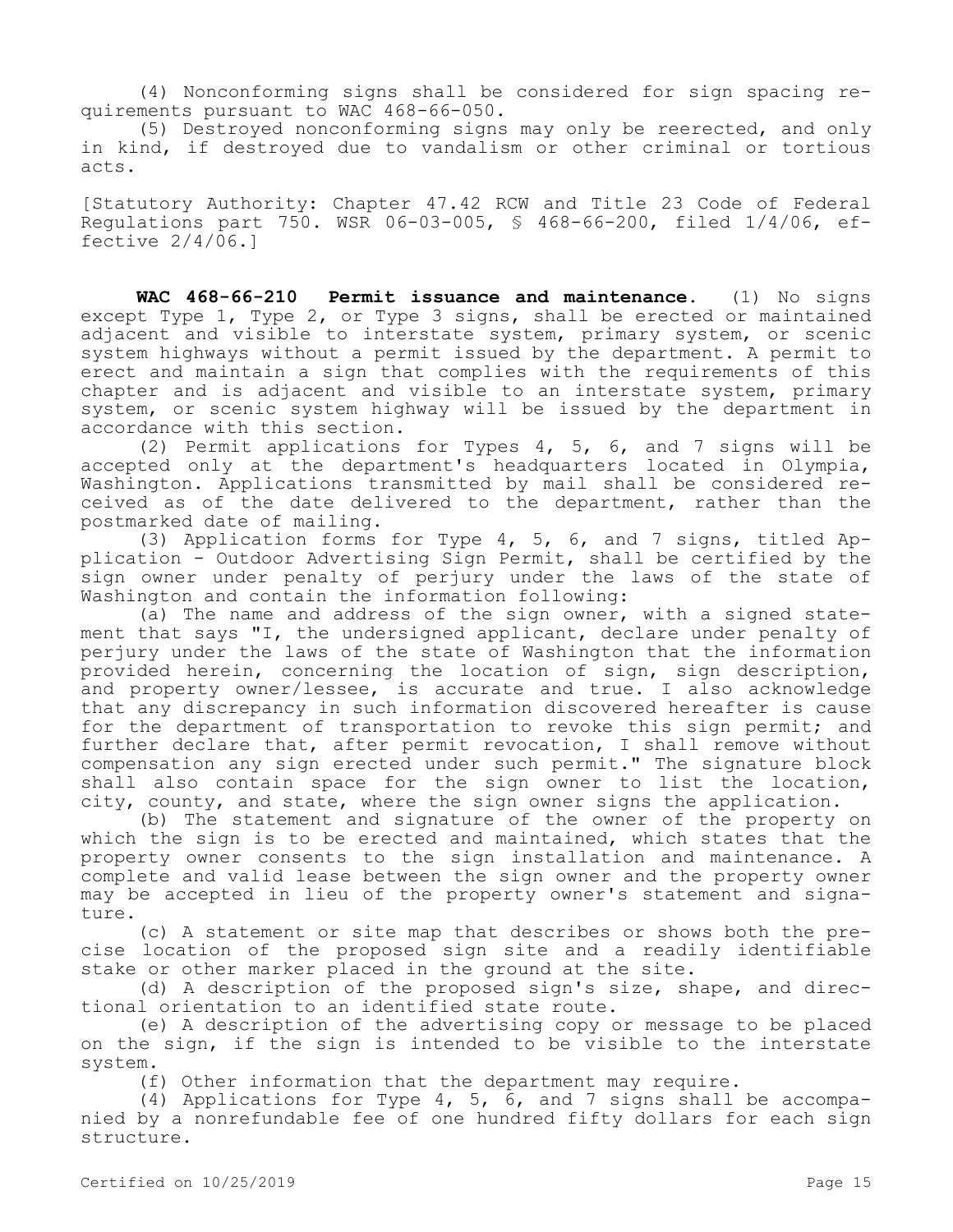(5) Type 4, 5, 6, and 7 sign permits shall be for the remainder of the calendar year in which they are issued; accompanying fees shall not be prorated for fractions of the year. Permits are renewed annually through the certification process following:

(a) Prior to January 1 of each year the department shall require, through the use of a permit renewal certification form, permit renewal certification from each permit holder.

(i) To renew a permit, the permit holder or the permit holder's representative shall recertify by signature under penalty of perjury under the laws of the state of Washington that all information on the permit is accurate and that the permit holder desires to retain the permit in good standing for the upcoming calendar year.

(ii) Type 4 and 5 rental income signs shall be charged an annual renewal fee of one hundred fifty dollars per permit.

(iii) The completed permit renewal certification shall be returned to the department not later than December 31.

(b) If the department does not receive the required permit renewal certification and any required permit renewal fees by December 31, the permit will automatically terminate, the sign will become an illegal sign, and the department will initiate proceedings as authorized by RCW 47.42.080 to remove the illegal sign. The department shall cause the permit renewal certification form to contain this information.

(6) Changes in size, shape, or position of a permitted sign shall be reported to the department in Olympia at least ten days before a change is to be made. In the case of Type 4 and Type 5 signs permitted along the interstate system, changes in copy shall be reported to the department in Olympia at least ten days before a change is to be made to assure compliance with WAC 468-66-050 (5)(d)(vi).

(7) The department shall be notified when permits in good standing are assigned to another sign owner.

(8) If a permitted sign is intended for relocation, the sign owner must submit a new permit application.

(9)(a) Pursuant to RCW 47.42.130, for every permit issued the department shall also issue a tag that has the department-assigned permit number stamped on its face.

(b) The permittee shall fasten the tag to the sign so it is plainly visible to the highway.

(c) The department will replace a lost or otherwise missing tag after the sign owner pays a replacement fee of thirty dollars.

(10) For Type 8 signs, permit application forms, titled Permit Application - Temporary Agricultural Directional Sign, accompanied by a fee of fifty dollars for each sign face must be submitted to the department's headquarters located in Olympia, Washington. Submittals must include the same information required by subsection (3)(a) through (f) of this section for Types 4, 5, 6, and 7 signs, and:

(a) An exact description of the location of the temporary agricultural business activity;

(b) A description of the proposed sign copy;

(c) Identification of the products sold;

(d) Expected weeks/months of sales; and

(e) The Uniform Business Identifier number assigned by the Washington state department of licensing.

After the department approves the application, the permit becomes valid. The sign may be erected at the beginning of the sale season and shall be removed at the end of the sale season. The permit shall be valid for five consecutive years from the date of application appro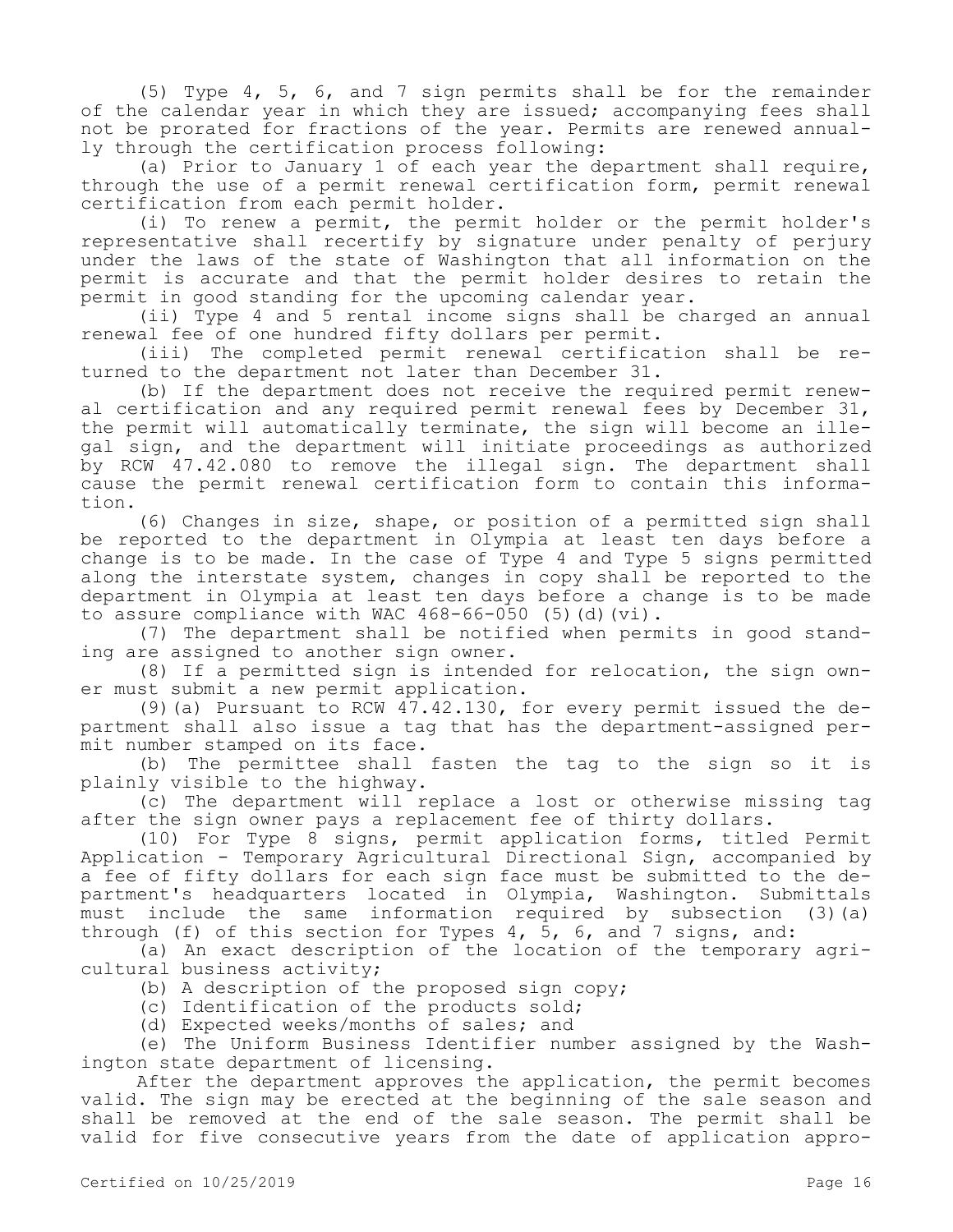val. A new permit application must be submitted and approved by the department prior to erecting a sign at a location where the five-year permit has expired.

(11) Where the number of applications for available Types 4, 5, 6, and 7 sign sites exceeds the number of available sites, permits shall be awarded on the basis of first received by date and time at the department's headquarters office in Olympia. In the case of a tie between applicants, and upon notification thereof by the department, the department shall determine by lot which applicant shall receive the permit.

(12) A permit issued under this chapter does not relieve the permittee from the duty to comply with all local ordinances or resolutions pertaining to signs and sign structures.

(13) In the event the department has initiated permit revocation proceedings under WAC 468-66-220, the department shall not accept new permit applications for the sign location at issue until such proceedings are concluded and any required signs removed.

[Statutory Authority: RCW 47.42.120. WSR 14-22-055, § 468-66-210, filed 10/30/14, effective 11/30/14. Statutory Authority: Chapter 47.42 RCW and Title 23 Code of Federal Regulations part 750. WSR 06-03-005, § 468-66-210, filed 1/4/06, effective 2/4/06.]

**WAC 468-66-220 Permit revocation, remaining signs illegal.** (1) Pursuant to RCW 47.42.120, after hearing the department may revoke a permit without refund for any of the reasons following:

(a) For making any false or misleading statement on an application for a new permit or during the annual permit renewal certification process, whether or not the statement is material to or relied upon by the department in issuing or renewing the permit; and when such false or misleading statement remains uncorrected after the expiration of thirty days following written notice thereof.

(b) For allowing a sign to remain in a condition of disrepair or unreasonable state of repair after the expiration of thirty days following written notification thereof.

(c) For maintaining a sign, for which a permit has been issued, in violation of any provision of the act or these regulations after the expiration of thirty days following written notice thereof.

(d) For any convictions of a violation of the act or any of these regulations, any permit held by the convicted person may be revoked after the expiration of thirty days following written notice thereof whether or not such violation is related to the sign for which the permit is revoked.

(e) For allowing a sign to remain after it has become abandoned, destroyed or discontinued, as defined in WAC 468-66-010, following written notice thereof. For abandoned or destroyed signs, the department will revoke the permit after the expiration of thirty days following written notice thereof. For discontinued signs, the department will cease permit revocation proceedings if the sign owner places advertising content on the sign within ninety days following written notice thereof.

(2)(a) Any written notice referenced in subsection (1) of this section shall be sent by first class mail, postage prepaid, to the permittee at their last known address on file with the department; and the permittee's receipt of said notice shall be deemed the third day after mailing.